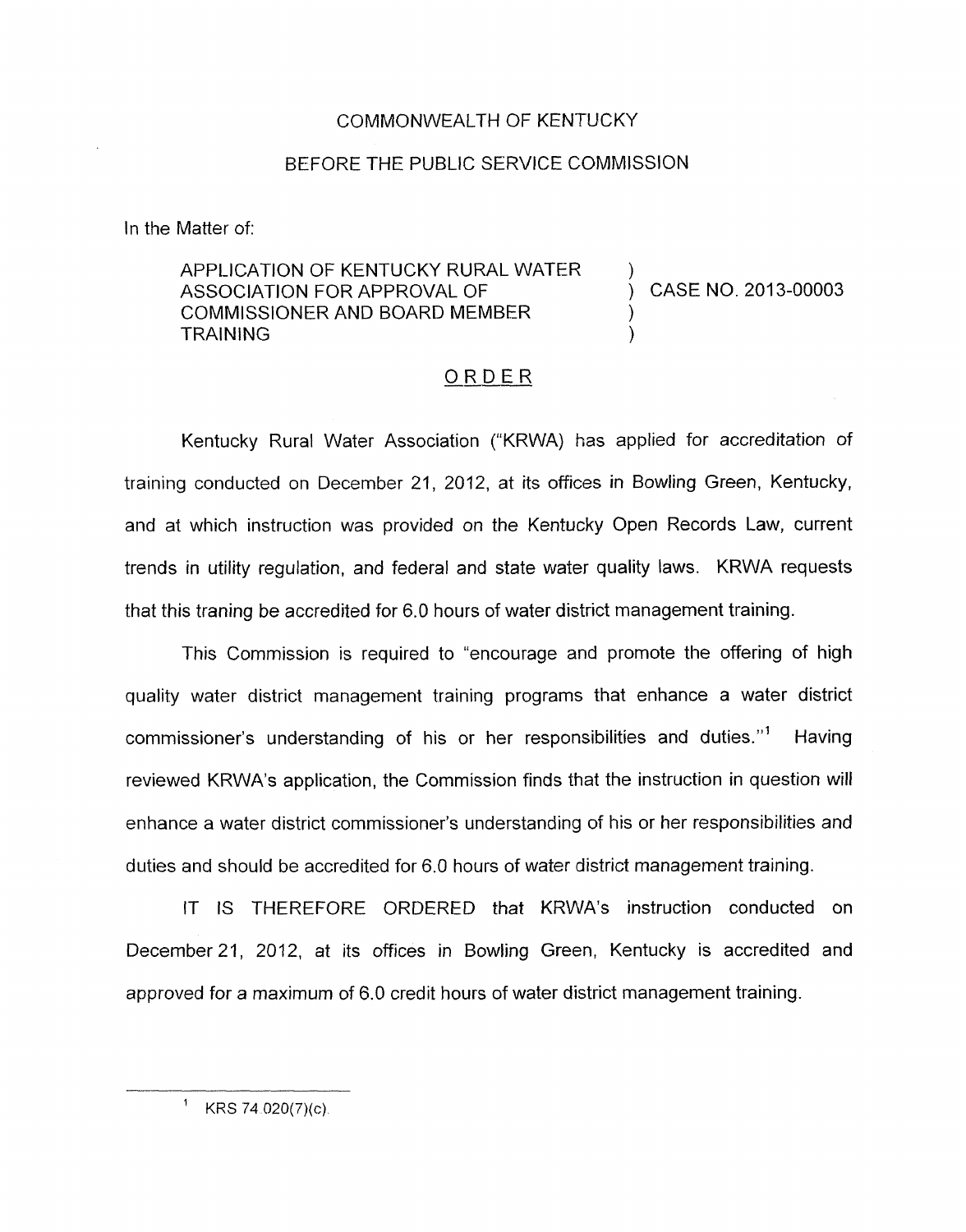By the Commission



 $\mathbf{r}$ 

**ATTES** Executive pirector

Case No. 2013-00003